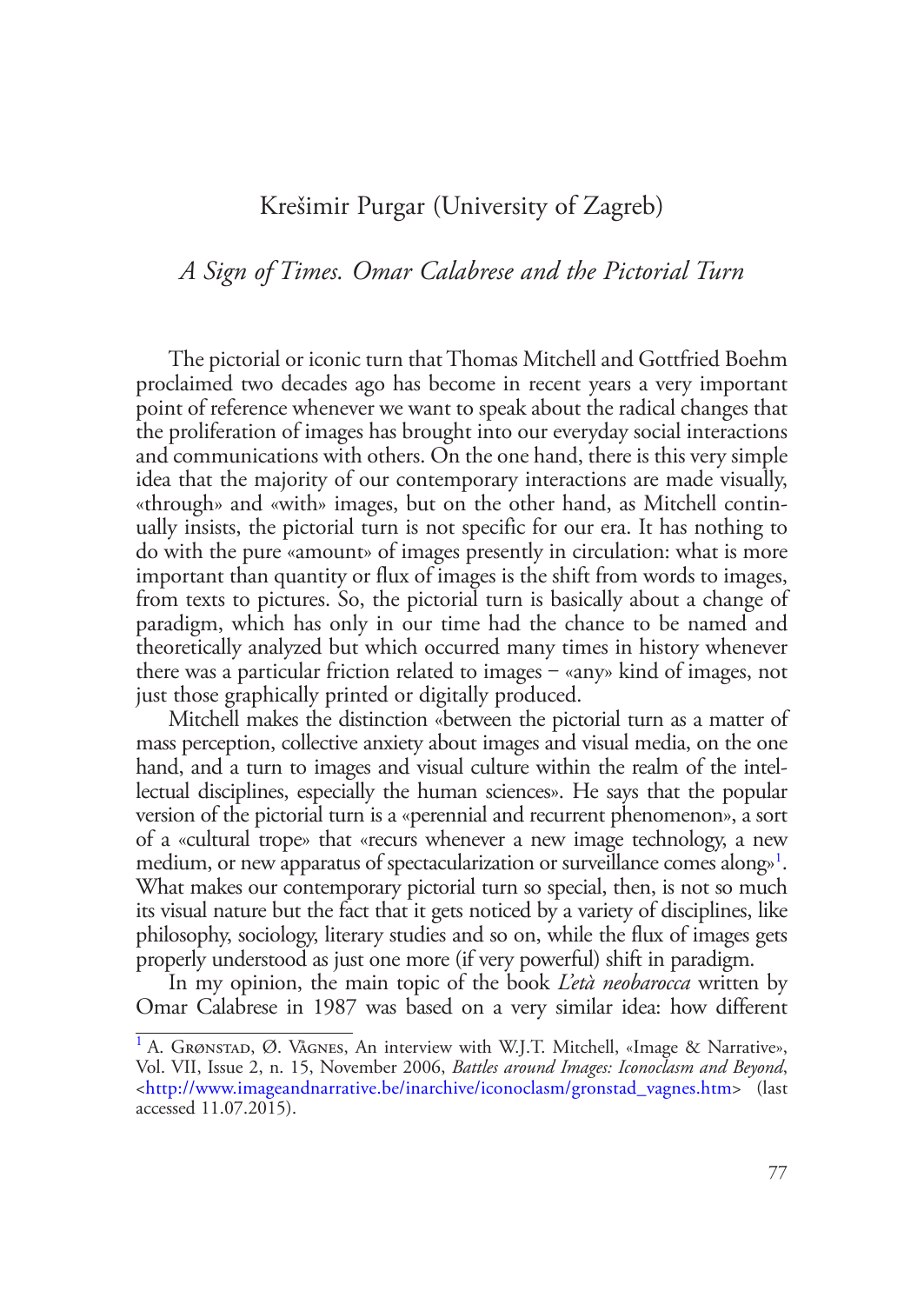<span id="page-1-3"></span>societies evolve and change over the centuries prompted by a constant urge to transgress self-imposed boundaries of both scientific knowledge and artistic form[2](#page-1-0) . Drawing on Yuri Lotman's concept of the semiosphere, Calabrese argues that every cultural system at some point of its historical development starts to encroach upon the boundaries that had hitherto constituted its mode of existence. According to this theory, periods of stabilization of artistic and cultural canons within any given society can be called classical, while disturbances and attempts aimed at questioning the existing rules can be called baroque. It is clear that in Calabrese's terminology «baroque» is a state of mind, a cultural trope, as much as it is a recognizably different historical period with its distinctive artistic profile and stylistic rules. Calabrese does not confine his analysis of contemporary times exclusively to visual phenomena, although he makes numerous references to films, television and popular culture in general. Consequently, in *L'età neobarocca* he does not refer to the notion of the «image» as to a theoretical term per se, which term is, inversely, fundamental for the understanding of the pictorial turn. What interests him is a formal system that allows for all these changes in styles and attitudes to become visible – not primarily as pictorial artifacts but as cultural formations.

<span id="page-1-4"></span>However, there is one recurrent trope in his book that reminds me irresistibly of the pictorial turn: it is the notion of «excess». Calabrese remarks that any excessive action, work of art, or individual in fact casts doubt upon an existing order, as well as possibly destroying it or constructing a new order: «All societies or systems of ideas, in any case, accuse of excess that which they cannot or do not want to absorb. Each order isolates itself and defines excess by forbidding it»[3](#page-1-1) . When it comes to visual media today, we can speak of excess on at least two principal levels: the first level deals with their spectacular character in terms of formal structure, size and visual impact – think only of giant cinema screens, LED displays or photographic light-boxes. The second level regards the shift in quantity: from the ubiquity of images in urban spaces to the extreme amounts of digital data produced on and transmitted over the internet. The neo-baroque paradigm is thus comparable to the pictorial turn inasmuch the excess of which we are speaking is, as Calabrese says, «transformed from a representation of excess into an excess of representation, a kind of formal *too much*<sup>5[4](#page-1-2)</sup>.

<span id="page-1-5"></span>The pictorial turn is a philosophical and theoretical coming-to-terms with the excess of images, and Mitchell explains it in a way very similar to the Italian semiotician: as a sort of anxiety and unrest that predicts an imminent

<span id="page-1-0"></span>[<sup>2</sup>](#page-1-3) O. Calabrese, *Neo-Baroque. A Sign of the Times*, translated by Charles Lambert, Princeton University Press, 1992. Italian edition: *L'età neobarocca*, Laterza, Bari 1987.

<span id="page-1-2"></span><span id="page-1-1"></span>

[<sup>3</sup>](#page-1-4) *Ibid.*, p. 58. [4](#page-1-5) *Ibid.*, p. 62.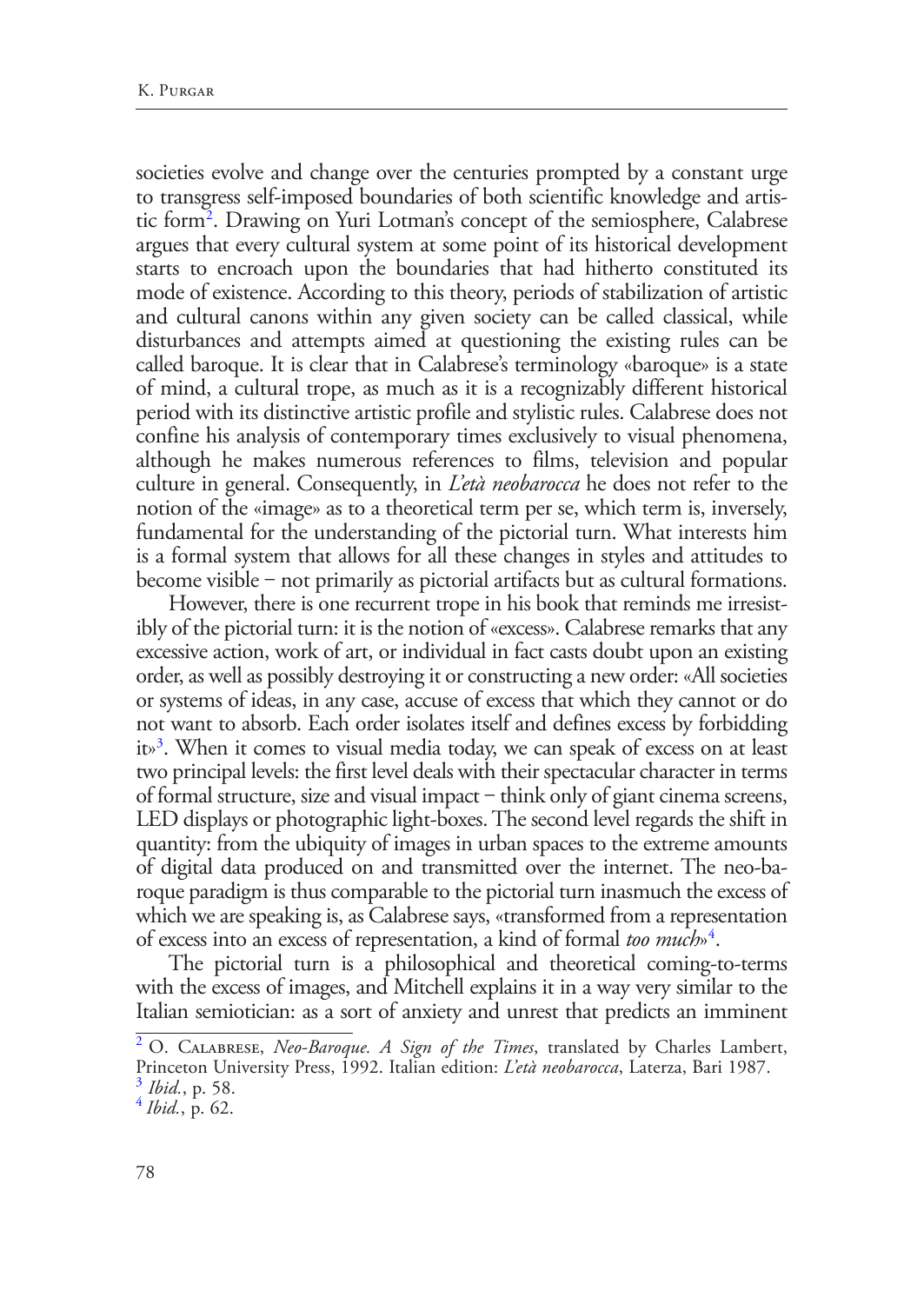change in the cultural universe. Calabrese contends that the baroque spirit in any given era precedes the actual baroque representations in art and culture; only then does it take some kind of excessive form in order finally to become naturalized or normalized in terms of recurrent visual paradigms or styles. Similarly, Mitchell discerns the first symptoms of the pictorial turn neither in some excessive quantity of images nor in significant changes in their formal structure. He sees the first symptoms of it where there should be no images at all: in language and philosophy. Mitchell locates a philosophical enactment of the pictorial turn in the apparent paradox that occurred in the thought of Ludwig Wittgenstein, particularly in the shift that Wittgenstein made from his earlier «picture theory of meaning» to the later iconoclasm, «a critique of imagery that led him to renounce his earlier pictorialism and say "A picture held us captive. And we could not get outside it, for it lay in our language and language seemed to repeat itself to us inexorably"»<sup>[5](#page-2-0)</sup>. Mitchell says it is precisely this anxiety and the need to defend natural language against visual images that is «a sure sign that a pictorial turn is taking place» $^6$ .

<span id="page-2-4"></span><span id="page-2-3"></span>Another important characteristic of the neo-baroque that makes it in a way similar to whatever happens in the era of the pictorial turn is that it both rejects normative discourses that try to normalize what may have once been regarded as *ab*-normal or *un*-acceptable and, perhaps not so paradoxically, makes of *ab*-normality a new norm. Calabrese contends that «static epochs» revolve around their systemic center, while «dynamic epochs» favor periphery and boundary, but he is ready to admit that in the era of contemporary baroque these differences are not so sharply visible. On the contrary, as he says, neo-baroque:

<span id="page-2-5"></span>«adopts a limit and yet makes it seem excessive by trespassing on a purely formal level; or, alternatively, [neo-baroque] produces excess and yet refers to it as a limit in order to render acceptable a revolution in terms of content; or, finally, it confuses or renders indistinguishable the two procedures»<sup>[7](#page-2-2)</sup>.

In my opinion the concept of «metapicture» that Thomas Mitchell proposed in his *Picture Theory* of 1994 is paradigmatic of this neo-baroque dynamics between limit and excess. Let me just remind you that with metapictures Mitchell tried to overcome the limits of various hermeneutical methods that were meant to explain the meanings of images and that

<span id="page-2-1"></span><span id="page-2-0"></span>[<sup>5</sup>](#page-2-3) W.J.T. Mitchell, *Picture Theory*, Chicago University Press, Chicago 1994, pp. 12-13. [6](#page-2-4) *Ibid.*, p. 13. [7](#page-2-5) Calabrese, *Neo-Baroque*, cit., p. 66.

<span id="page-2-2"></span>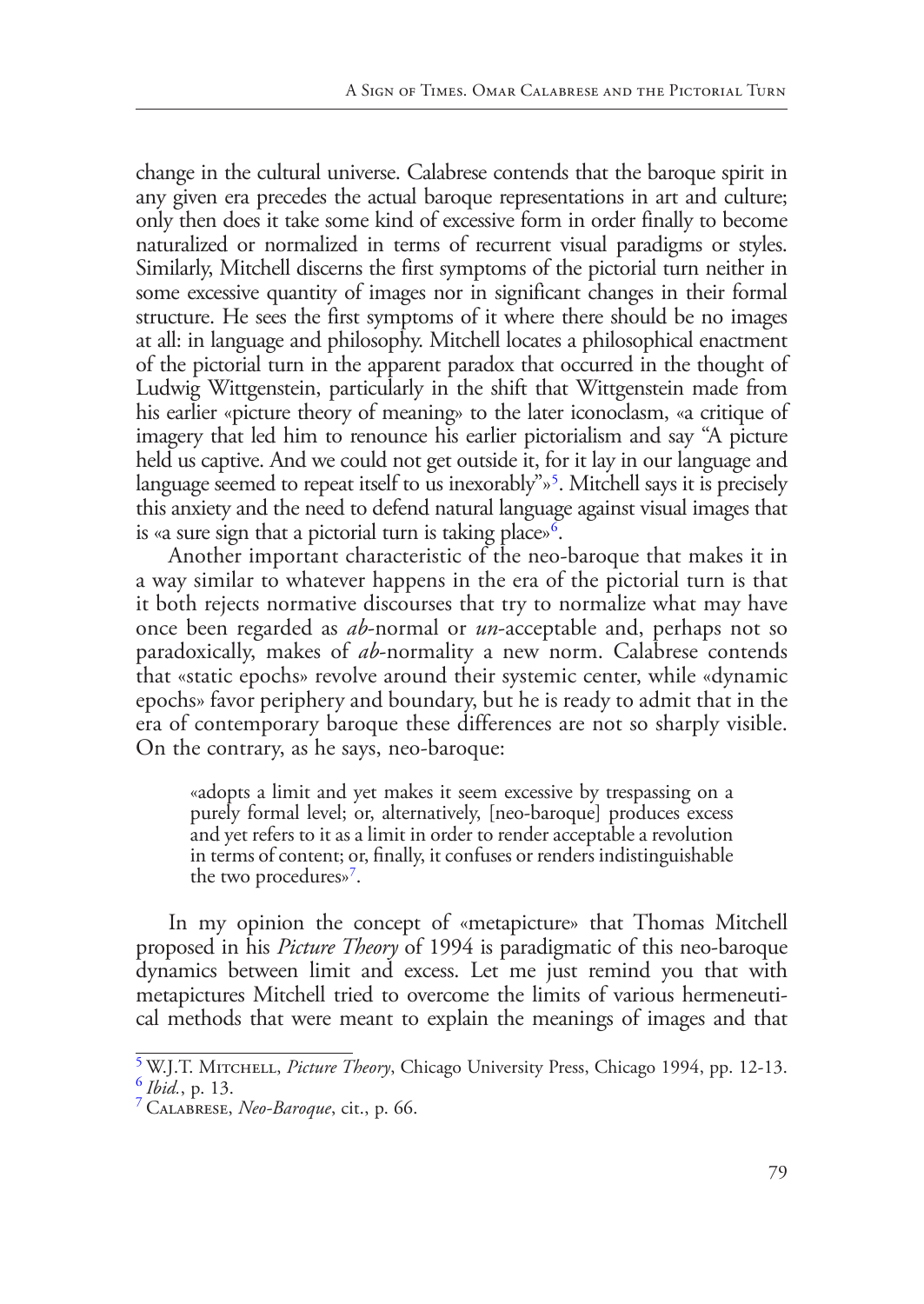were speaking «on behalf» of images, like art history or semiotics. Mitchell advanced the idea that images should be able to speak for themselves, that they should somehow contain proper interpretive mechanism, or «language», if you wish, unbound by other, universalist principles imposed by established disciplines or languages. Metapictures are images that clearly show how and why they were made, how they should be interpreted, offering, at the same time, the key to interpretation. Metapictures generally offer an insight into how and why people make images and what they mean to them. Mitchell's concept of metapictures is based on, or preceded by, the pictorial turn. It wouldn't be possible to conceive of images as self-explanatory mechanisms had we not already mastered the idea that images can both speak and tell, as much as they can show and represent. The pictorial turn has shaken and pushed to the limit not just the boundaries of our visual world but also the limits of disciplinary epistemologies.

Famous metapictures are, for example, the painting *Las Meninas* by Diego Velázquez, or René Magritte's painting *This is not a Pipe*, but also the iconic photographs of Dolly the Sheep. All these images mean much more than they show or represent both art-historically and semiotically; they impose their own interpretive frames, or «limits» but only in order to push forward, to «exceed» the patterns of interpretation of «all» images. Approached in this way, they foster a twofold in-stability of our understanding of the world: firstly, of the politics of representation  $-$  as challenge to our «visualisation» of the world, and secondly, of biopolitics  $-$  as rupture with the 'normal' «creation» of the world.

Following the terminology proposed by Omar Calabrese, metapictures might be considered artifacts that posses «unstable uses». Let's see how it works: Calabrese argues that:

«the phenomenon of instability appears in "neobaroque" objects on at least three levels. One, that of the themes and figures represented. Two, that of the textual structures that contain the representations. Three, that of the relation between figures and texts, and the way in which these are received. The three levels can be more or less concurrent. One thing, however, appears to be clear: although figures, textual structures, and patterns of consumption cannot be divided without analysis, they usually coincide in neo-baroque objects. In other words, if instability is represented, it inevitably follows that its representation is also unstable, and that the user's guide for these representations (...) will indicate unstable uses»<sup>[8](#page-3-0)</sup>.

<span id="page-3-1"></span><span id="page-3-0"></span>[<sup>8</sup>](#page-3-1) *Ibid.*, p. 105.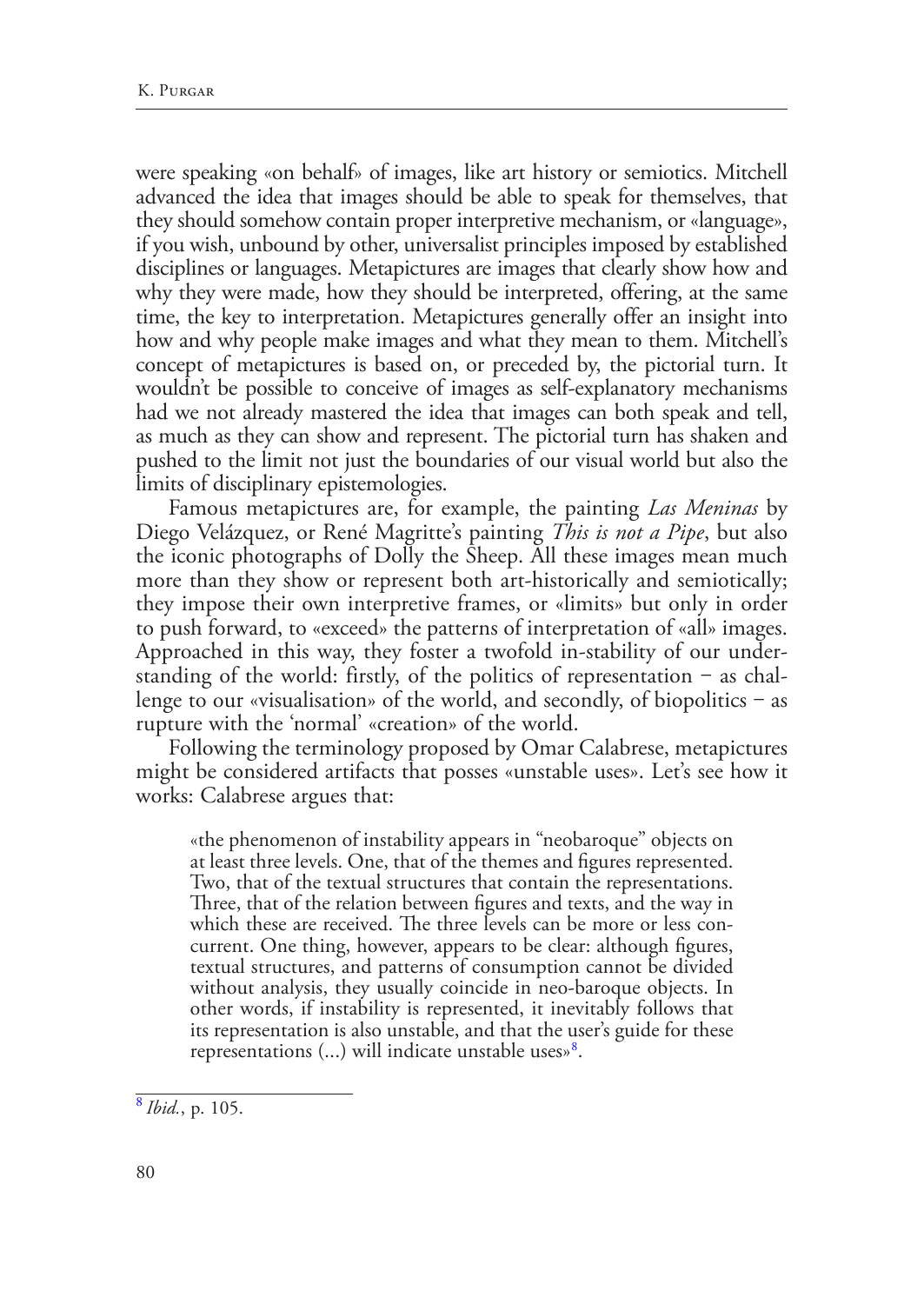The uses of metapictures are unstable too, but only in the last two respects: in terms of their textual structure and in terms of how figures and texts are received by the viewer. It is precisely here that the neo-baroque and the pictorial turn meet together: in the moment of reception and understanding of images.

<span id="page-4-2"></span>But Omar Calabrese is perfectly aware that instability can be regarded as both pure formal device and a sign of the change of paradigm. *L'età neobarocca* abounds with examples showing how difficult it might be to differentiate between the two. For instance, when Calabrese is speaking about representations of monsters in our contemporary visual culture (primarily in cinema, television and comics) we realize that monsters are here to challenge our understanding of both cultural and moral norms: «they challenge, in short, both the regularity of nature and that other form of regularity, human intelligence, as it adapts to nature»<sup>[9](#page-4-0)</sup>. Natural perfection is based on, so to speak, 'mean values', on not too big or not too small; normality is never composed of excessive values. But, there is a specific character to modern monsters «rather than corresponding to categories of value, our new monsters suspend, annul, and neutralize them»<sup>[10](#page-4-1)</sup>. Modern monsters are presented in *L'età neobarocca* as unstable forms that belong to no precise point in our value systems, either because value systems are today less about values and more about intensities, or because normality as such has lost any real meaning. In my opinion, Calabrese here offers a striking premonition that the most insidious monsters are going to be those that don't look like ones. For example, those that look perfectly natural: Dolly the Sheep, to start with.

<span id="page-4-3"></span>A sympathetic, harmless animal happens to be one of the three «iconic creatures» that take a prominent place in Mitchell's image theory, while other two are the dinosaur and the Golden Calf. All three compose different stages in the development of the pictorial turn (as I have recently argued on another occasion). Mitchell and Calabrese would probably concur that Dolly the Sheep is «a beautiful monster»: its beauty would come from the fact that it impeccably resembles natural order and that it exceeds even the most perfect achievements of visual representation. Although an artifact, Dolly is not a representation of anything, it is «the» thing or, better still, the «being». Anyhow, as beautiful as it may seem, it is monster because it breaks the greatest taboo of all  $-$  that of the creation of life. Its perfection is thus ab-normal, but it would pose even greater threat had it been created

<span id="page-4-1"></span>

<span id="page-4-0"></span>[<sup>9</sup>](#page-4-2) *Ibid.*, p. 92. [10](#page-4-3) *Ibid.*, p. 93.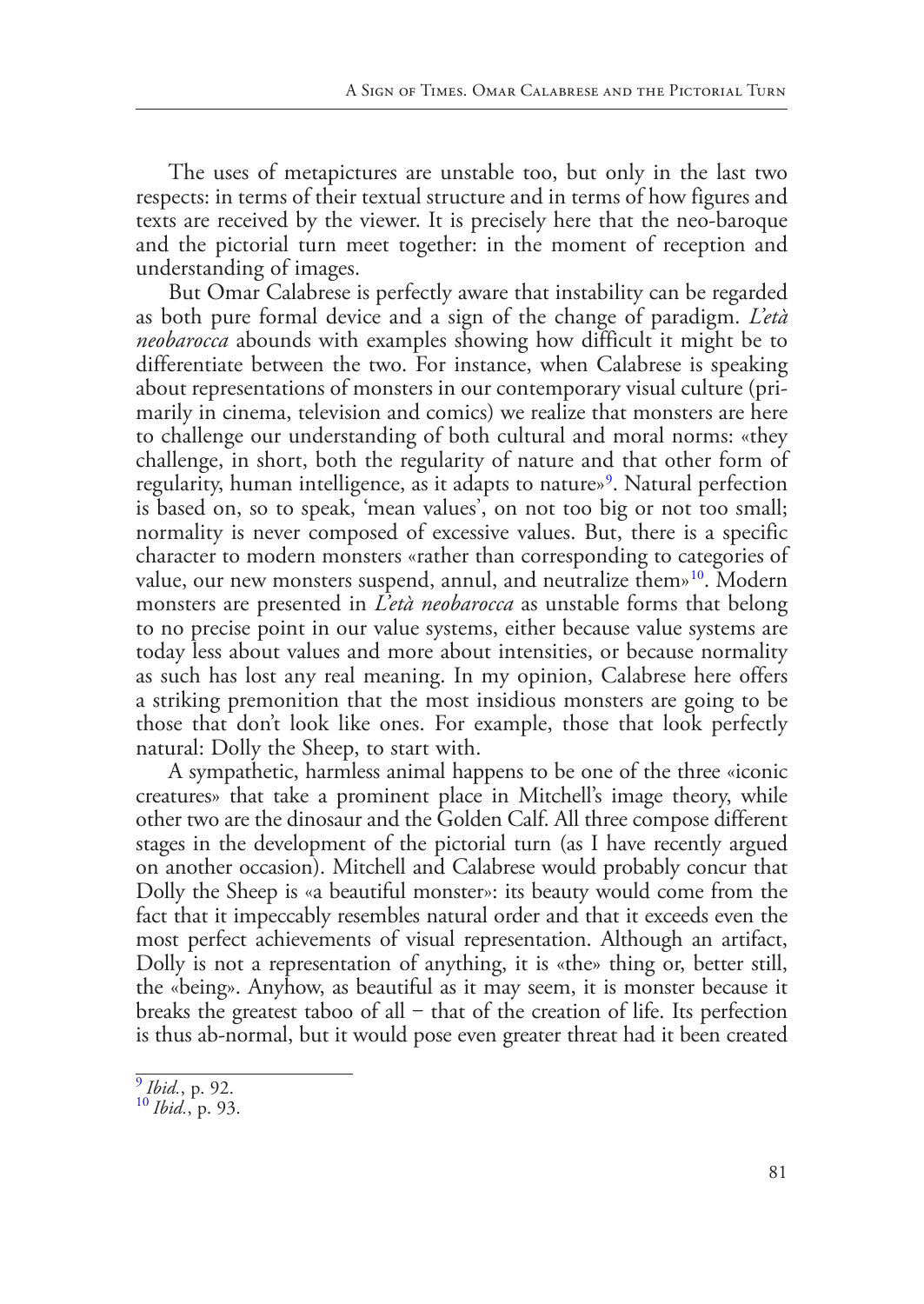as human being, with whom one could fall in love, as Rick Deckard falls in love with the beautiful replicant Rachel in *Blade Runner* (R. Scorr, 1982).

When Calabrese speaks of instability and metamorphoses, he brings to our attention that other famous movie character from a film by Woody Allen - Zelig (1983). Zelig is a human chameleon (or self-replicating or cloned creature) who

<span id="page-5-1"></span>«transforms himself physically and spiritually by imitating the peo- ple and surroundings closest to him. Thus we see him in a brown shirt next to Adolf Hitler at a Nazi rally, as a Jew among Jews, and as a black musician in a jazz band. We witness a crescendo of situations in which Zelig becomes slim, fat, rich, poor, oil magnate, athlete, politician, German, Italian, American, and even psychoanalyst»<sup>[11](#page-5-0)</sup>.

As one of the characters in the movie explains, Zelig just wants to feel accepted and therefore he is doing whatever looks normal to him in a given moment. The instability and metamorphosis of Zelig represent fictitious romanticization of a quest for identity, sort of admonition that one's subject is not just constituted of identity and personality, but of «physical» uniqueness as well. The physical uniqueness which, in the time of real clones, can't be claimed any more, at least not by animals.

Can we then say that the neo-baroque instability  $-$  represented in the guise of movie characters like Zelig or Rick Deckard (whose genetic  $code$  remained rather mysterious)  $-$  ends when real clones, like Dolly the Sheep, march in? Or is it that Omar Calabrese would have even more evidences for his theory today, especially if we put it in the perspective of what is now called visual studies? Rather than tackle this question ontologically (in terms of role of images in contemporary societies) I would like to deal with it in terms of the methodology of both Omar Calabrese and Thomas Mitchell, as it is in methodological procedures that the two authors differ the most.

In *L'età neobarocca*, the Italian scholar has created a taxonomical grid of cultural symptoms in order to accommodate the most diverse aspects of artistic, social and scientific phenomena that best reflected the neo-baroque spirit of our time. This grid is appropriately divided in chapters that deal with rhythm and repetition, limit and excess, detail and fragment, instability and metamorphosis, disorder and chaos, complexity and dissipation, the approximate and the inexpressible and, finally, distortion and perversion. Calabrese is looking for formal qualities of objects or events that make the

<span id="page-5-0"></span>[<sup>11</sup>](#page-5-1) *Ibid.*, p. 96.